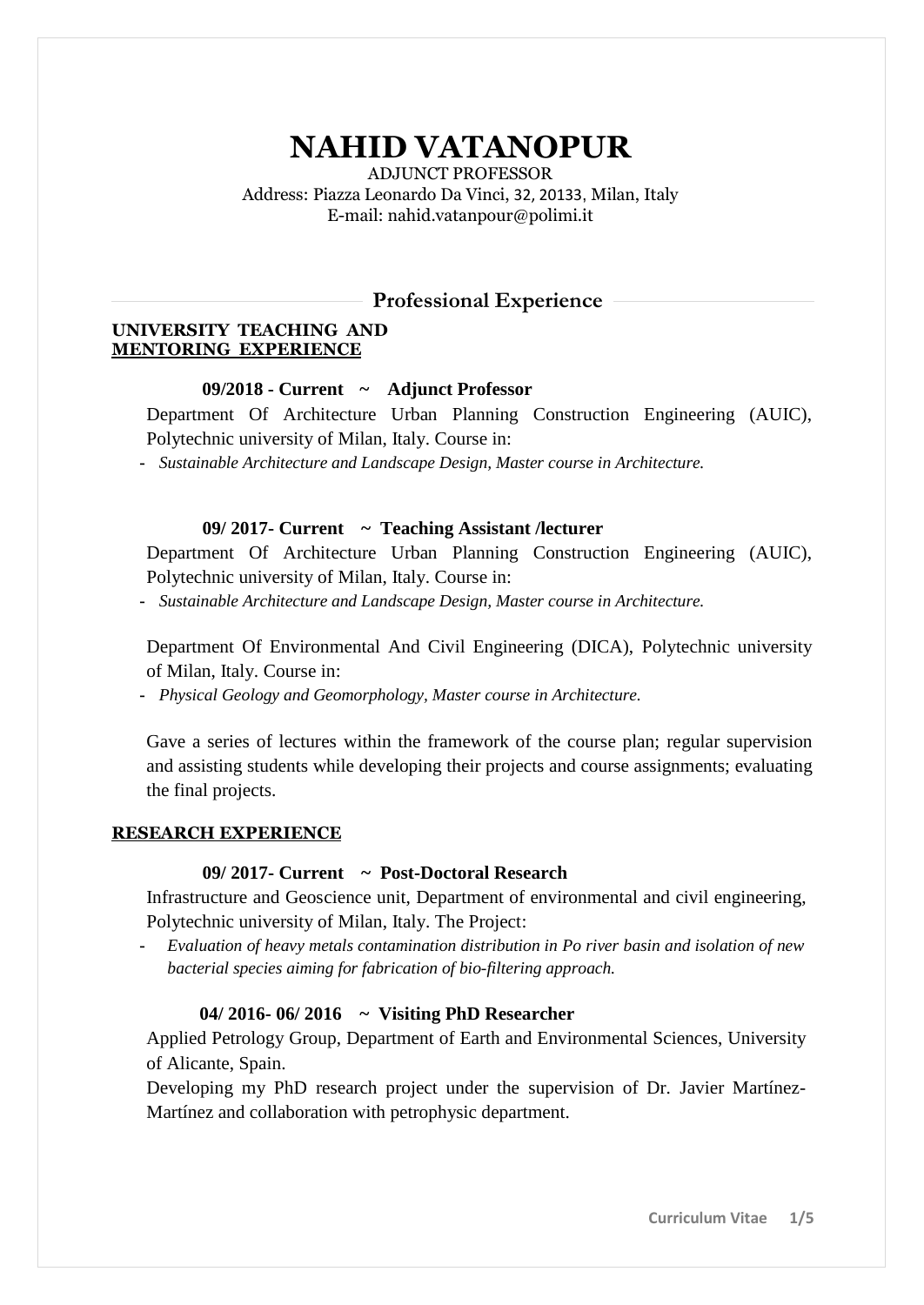# **09/ 2013- 07/ 2017 ~ Doctorate Thesis Research**

Infrastructure and Geoscience unit, Department of environmental and civil engineering, Polytechnic university of Milan, Italy. Dissertation title:

**-** *Multi-scale physical and mechanical characterization of fault rocks with emphasis on non-destructive 3D image analysis.*

# **09/ 2012- 09/ 2013 ~ Pre-Doctoral Research**

Infrastructure and Geoscience unit, Department of environmental and civil engineering, Polytechnic university of Milan, Italy. The project:

**-** *Land Slides and Environmental hazards near urban area.*

# **02/ 2011- 03/ 2012 ~ Master's Thesis Research**

Engineering geology unit, Earth Science Department, Ferdowsi University of Mashhad, Mashhad, Iran. Dissertation title:

**-** *Geotechnical investigation and evaluation of soil behavior in the path of Rezaei-Abbaspour energy tunnel in Mashhad city.*

# **Academic Qualifications**



### **09/ 2013- 07/ 2017 ~ PhD In Rock Mechanic And Geotechnic.**

Infrastructure and Geoscience unit, Department of environmental and civil engineering (DICA), Polytechnic University of Milan, Italy. Dissertation title:

**-** *Multiscale physical and mechanical characterization of fault rocks with emphasis on non-destructive 3D image analysis.*

**Short summary:** Impact of faults on fluid flow patterns, alteration, and geomechanical properties remains a challenge and requires a multidisciplinary research effort of geologists and hydrogeologists. In this study, the experimental evaluation of hydraulic, physical and dynamic properties of fault rocks and relationship between the characteristics with respect to distance from the major fault core is evaluated using the advance technology facility of X-Ray micro tomography and three dimensional image analysis tools.

**09/ 2009- 07/ 2012 ~ Master In Engineering Geology And Soil Mechanic**  Engineering geology unit, Earth Science Department, Ferdowsi University of Mashhad, Mashhad, Iran. Dissertation title:

**-** *Geotechnical investigation and evaluation of soil behavior in the path of Rezaei-Abbaspour energy tunnel in Mashhad city.*

GP: 4.6 out of 5. Rank: 1<sup>st</sup> in the class and admitted for Ph.D. program without national postgraduate entrance examination.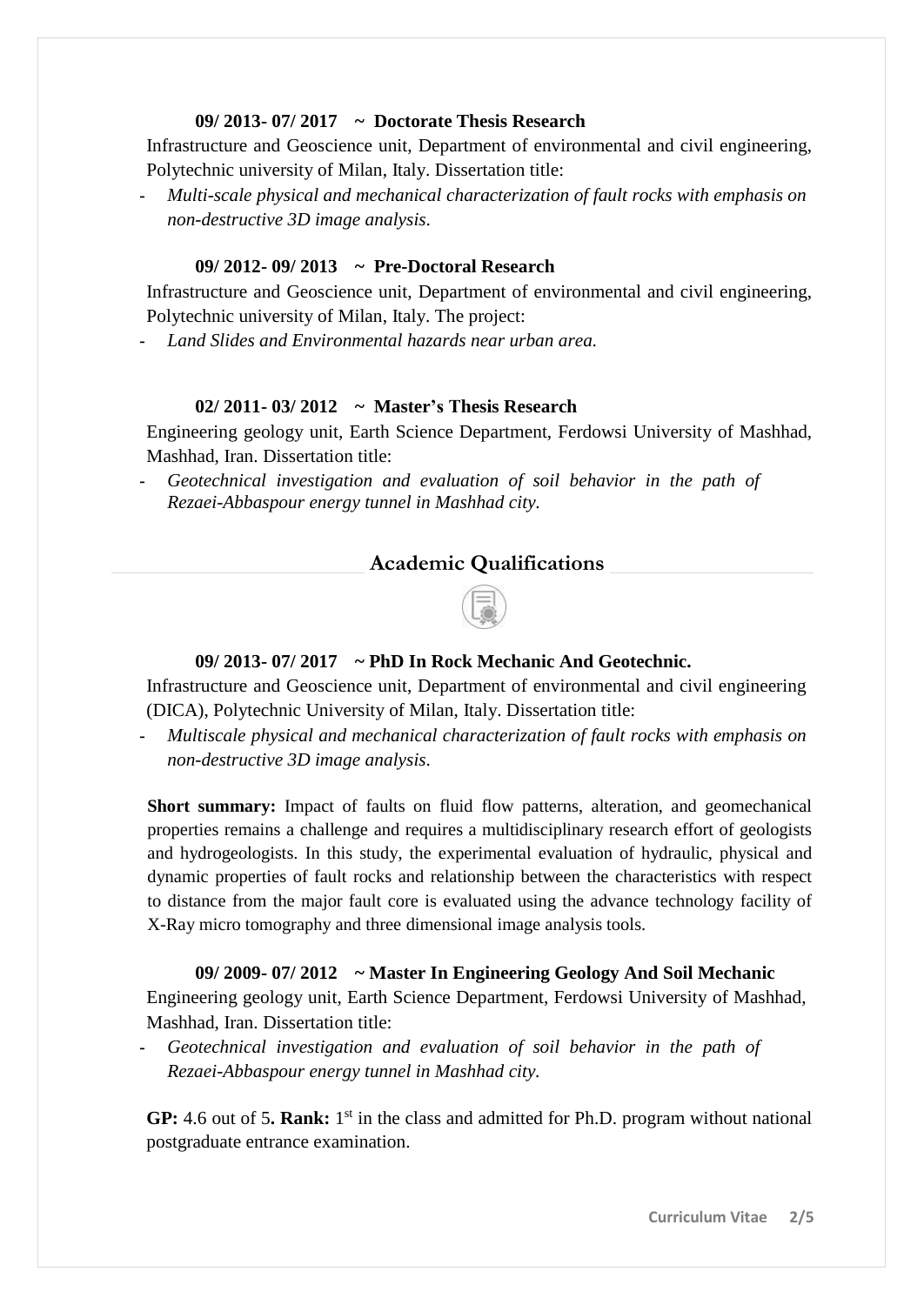#### **09/ 2005- 07/ 2009 ~ Bachelor In Geology**

Engineering geology unit, Earth Science Department, Ferdowsi University of Mashhad, Mashhad, Iran.

GP: 4.21 out of 5. Rank: 1<sup>st</sup> in the class and admitted for M.Sc. program without national entrance examination.

# **Work Experience**

## **2012- Current ~ Senior consultant**

"Sahand Dezh-e-Shargh Co. Ltd." utility and construction company specified for urban wastewater management and tunnelling.

#### **2010- 2012 ~ Vice administrative**

"Sahand Dezh-e-Shargh Co. Ltd." utility and construction company specified for urban wastewater management and tunnelling.

# **2009- 2010 ~ Researcher**

"Peykavan shargh" advisor Company for geotechnical projects.



# **SCIENTIFIC**

- **-** Experience in several Soil analyses such as Natural moisture content, Mechanical Seive Analysis, Aturbeg's limits assay, Hydrometric analysis, Standard penetration test (SPT), Direct shear test, Triaxial test, Compaction assay, Consolidation test.
- **-** Experience in several Rock Mechanical analysis such as Degree fissuring, Schmidt hardness, Point load, Brazilian test, coring, uniaxial compressive test, triaxial test.
- **-** Field study for investigation of Rock discontinuities.
- **-** Slope stability analysis for evaluating the failure potential of the slope.
- **-** Rock mass Classification (RMR, Q, and GSI).
- **-** Experience on landslide determination and avoidance.
- **-** Microscopic study for evaluating the structure of metamorphic rocks.
- **-** The stability analysis of tunnel during the excavation based on numerical analysis.
- Experience on non-destructive test on rock and concrete material to evaluate the physical properties and post-failure behavior (compressive and shear wave velocity, X-Ray micro computed tomography).
- **-** Three-dimensional image analysis to evaluate the pore network and demonstration of fractures and grains distribution.
- **-** XRD and XRF analysis to evaluate the chemical characteristics of rocks.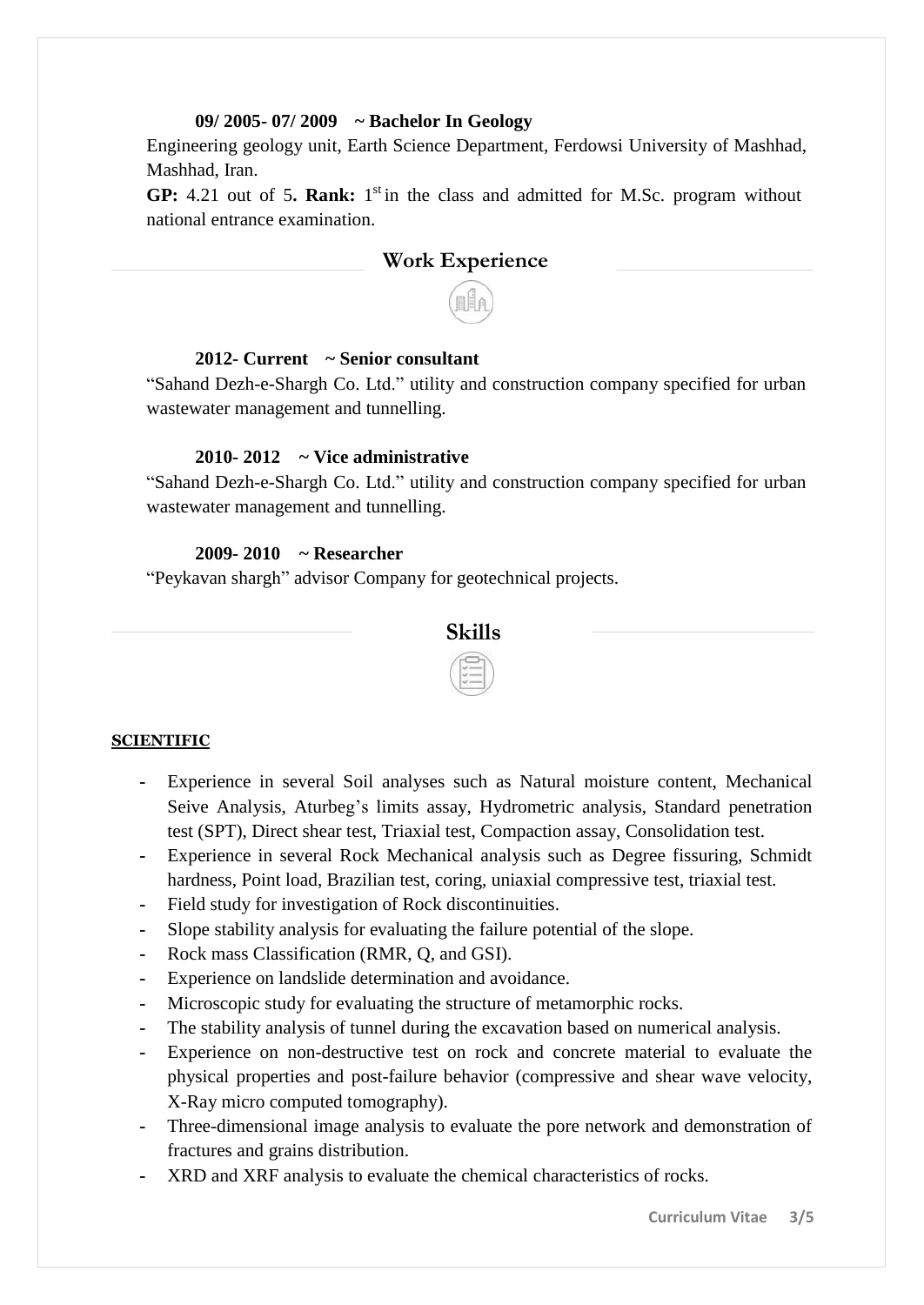**-** Field-work studies and geosurvays.

# **SOCIAL AND ORGANIZATIONAL**

- **-** Good interaction skills in social and technical events.
- **-** Highly interested to meet and interact with people from multi-cultural and interdisciplinary backgrounds.
- **-** Self-motivated and strong sense of taking responsibility in both individual and team work.
- **-** Ability to respect to other beliefs, cultures and traditions.
- **-** Expert mentor and coach.

# **LANGUAGES**

- **-** Persian **~ Mother tongue**
- **-** English **~ Fluent (C2)**
- **-** Italian **~ Advance (C1)**
- **-** Arabic **~ Basic**

# **COMPUTER**

- **-** 7 skills of ICDL
- **-** Engineering software such as AutoCAD, Dips, Swedge, Plaxis 3D tunnel, EZslide, MIDAS GTS, Rock Plane, Avizo, Surfer, and MathLab.
- **-** Software to scientific graphing and data analysis like Origin, Spss.
- **-** Touch type of English.

# **Publications**

1- Reza Tayebee, Hamid R. Vatanpour, Nahid Vatanpour (2009), study of the chemistry of chromites around the ophiolite belts deposited at the north-east of Iran,  $11<sup>th</sup>$  Iranian Inorganic Chemistry Conference IICC-11, Isfahan, Iran, Full-text proceeding.

2- N. Vatanpour, M. Ghafoori, G. Lashgaripour, H. Owsati. (2010) Application of modern technology on installation of urban utility webs and improving the safety factor pathways with reduction in old fashion excavations. 1st congress of citizenship and city governing, law and rules. Tehran, Iran. Full-text proceeding.

3- N. Vatanpour, M. Ghafoori, G. Lashgaripour, A. Bagherpour- Moghaddam., (2011) Evaluation of Soil dynamic parameters of Rezaei- Abbaspour energy tunnels in Mashhad city. 7th conference of environmental and engineering geology of Iran. Shahrood University of technology. Shahrood, Iran. Full-text proceeding.